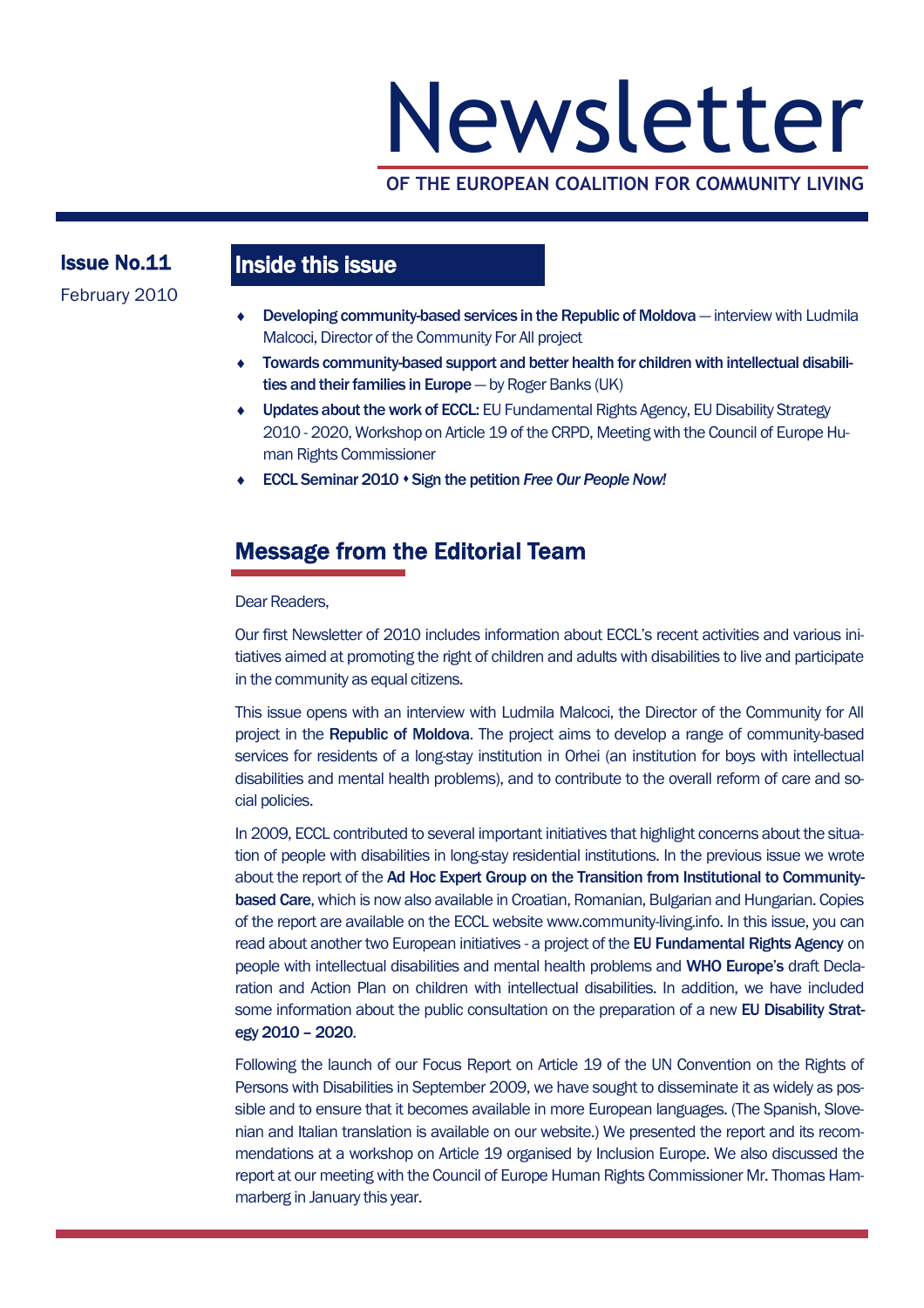Each year, new members join ECCL. This is very easy to do - by simply completing the online form on our website. Members of ECCL are able to share information and good practice with other ECCL members who are involved in similar initiatives across Europe as well as learning about European developments that could help with the advocacy work that they are doing in their countries. We would like to invite new organisations and individuals who promote the right of people with disabilities to live in the community to join us, and to keep us informed about the concerns we should raise with representatives of the EU institutions and the Council of Europe.

Finally, we would like to inform you that on 24 March 2010 we are convening a seminar on how European Union funding can be used to support the transition from institutional to communitybased care. The one-day seminar will take place in Brussels. To register, please write to coordinator@community-living.info.

We look forward to hearing from you,

Editorial Team (Ines Bulic, Camilla Parker and John Evans)

## Developing Community-Based Services in the Republic of **Moldova**

Interview with Ludmila Malcoci, the Director of the Community for All Project, Keystone Human Services International, Moldova

ECCL spoke to Ludmila Malcoci, the Director of the Community for All Initiative to find out about the deinstitutionalisation efforts in the country and the opportunities and challenges faced by people with disabilities in Moldova.

The Community for All Moldova Initiative is a partnership between civil society and government aimed at initiating the shift from large residential institutions to care in the community for people with mental disabilities, in a sustainable manner. Community for All Moldova is funded by the Open Society Mental Health Initiative and implemented by Keystone Human Services.

#### About the Community for All project

#### Q: Can you tell us a bit about the Community for All project?

The Community for All initiative was established through a joint effort of the Open Society Mental Health Initiative, the Soros Foundation Moldova, Keystone Human Services International, Hope and Homes for Children and the Ministry of Labor, Social Protection and Family of the Republic of Moldova.

The objective of the Community for All project is to contribute to the reform of care and social protection policies, with the aim of facilitating the social inclusion of people with disabilities. This will be achieved through the development of community-based services for residents of an institution for boys with severe mental disabilities<sup>1</sup> from Orhei, and by establishing a legal framework for the provision of alternative, community-based services for persons with intellectual disabilities.

#### Q. What is the approach of the Community for All project to de-institutionalisation?

Our project combines the bottom-up and top-down approaches. Based on a Memorandum of Understanding, we are supporting the Ministry to develop legislation that promotes the social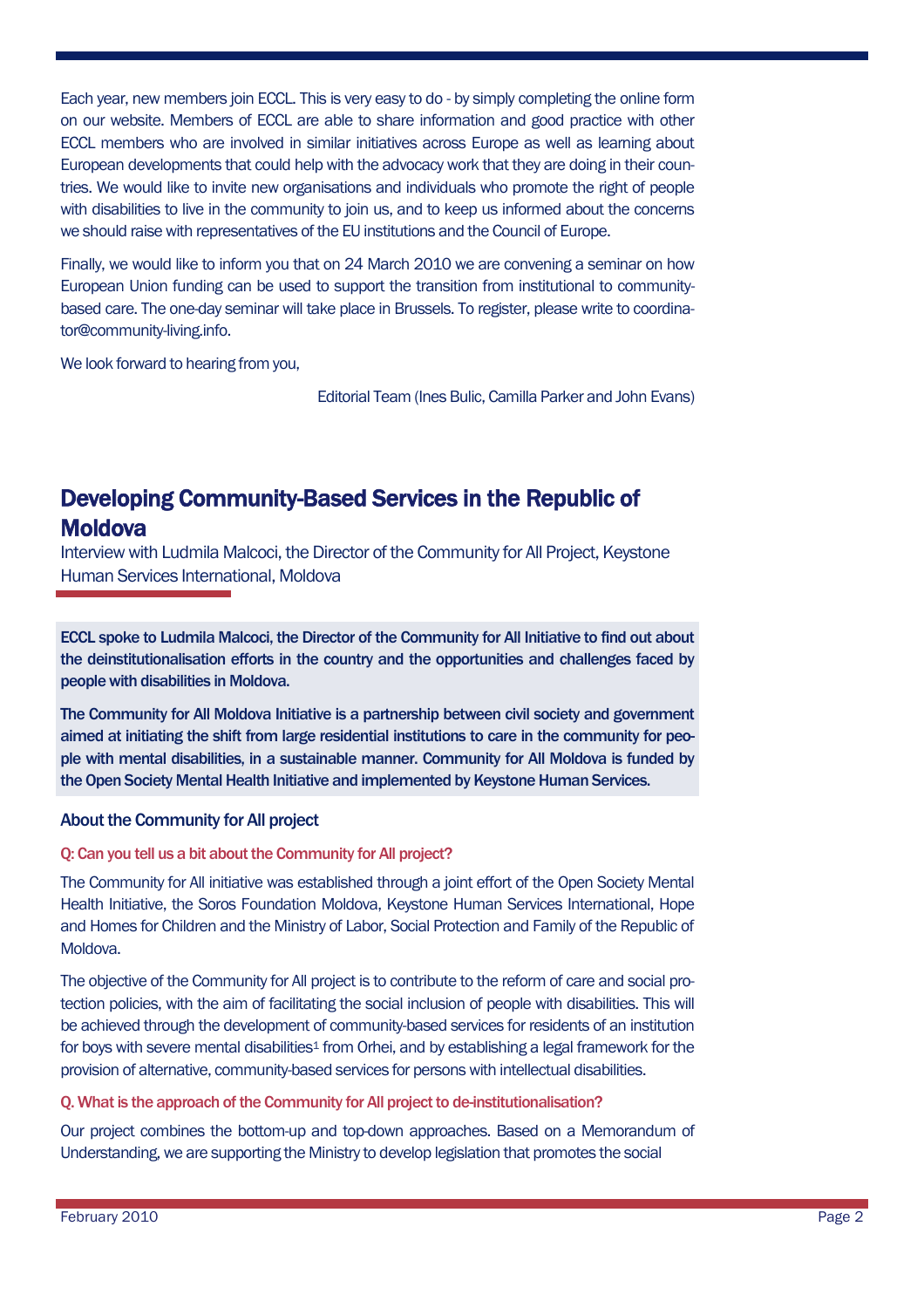inclusion of persons with disabilities and the regulatory framework for community-based social care services for persons with intellectual disabilities. Up to now, the Project has supported the Ministry in developing the draft Strategy for social inclusion of persons with disabilities, the draft Law on social inclusion of persons with disabilities and the draft Standards and Regulations for shared living and supported living services. We are also working with the public administration at the district and community level and non-governmental organisations (NGOs), in the process of reuniting children with disabilities with their families and developing new community-based services.

When working at community level, the project is focused both on enabling persons with disabilities to move out of institutions, and preventing institutionalisation of other persons with disabilities. We do this by working with partner organisations in the communities where the person is living (or in the case of the residents of the institutions, the communities where they originally lived).

Plans for the integration of children and adults into their own families or into other communitybased services are based on a person-centred approach. We work to establish groups who can provide support to each person with disabilities. These community support groups usually include family members, representatives of local authorities, social workers, pedagogues, community doctors, etc. In a participatory way, the support group develops a person-centered plan and an intervention plan for the individual. The intervention plan includes different activities oriented towards the person's integration into the community and uses community, family and project resources. Examples of the support communities can provide include: regular health supervision by a family doctor, pedagogical support to facilitate school inclusion, minor work to renovate the house where the person is going to live, and providing other essentials such as food and clothes.

In cases which require the development of new community based services such as community homes and supported living, the local public administration share the operational costs of these services. The project also supports the most pressing needs of the child which cannot be met by the family or community, and can act as a barrier to his/her reintegration within the family and social inclusion. In this context, I would like to mention that during a six-month period, thanks to project interventions and support, 17 children and young adults moved from the Orhei institution into their community and 14 of them were reunited with their biological families. All these young people are provided with support in the community. Five children are going to schools or kindergartens.

The project also works with the local mayor's offices in the communities where the residents of institutions originally came from, to develop in a participatory way a community plan to prevent the institutionalisation of other persons with disabilities. This plan is then integrated into the overall plan of the community (known as the "strategic socio-economical development plan").2Other members of the community (local public administration, NGOs, school representatives, social service providers etc.) also receive training on disability issues, the social inclusion of persons with disabilities and new community based services for persons with disabilities. Up to now, the project has helped to strengthen the capacity of more than 500 community actors to promote the social inclusion of persons with disabilities.

The project also serves as a gatekeeping mechanism for the prevention of institutionalisation of other children, and we now have 21 children in the prevention program. The prevention program responds to urgent cases, where a person would otherwise be placed in an institution. The Ministry of Labor, Social Protection and Family refers the person to the project, which then works to provide the support that the person needs in the community. On page 5 is an example of how the project supports families to look after their children at home and to overcome the difficulties involved in doing so.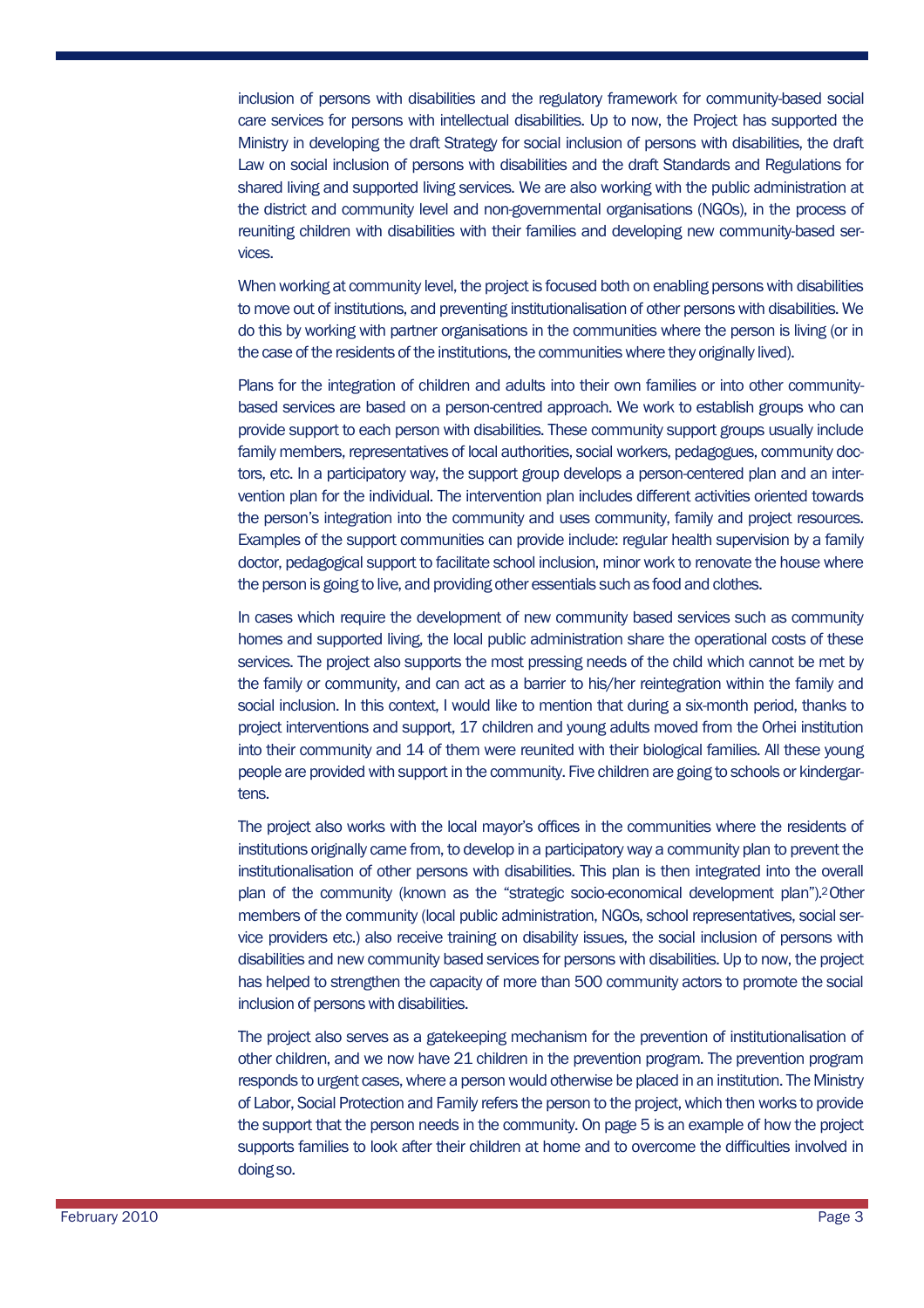#### Quality of services

Q: How does Community for All define good quality community-based services for people with disabilities? What criteria do such services have to satisfy?

For us, good quality community based services are based on the services users' needs, which is probably the most important criterion. Other criteria that services should satisfy include:

- Involving persons with disabilities in all decisions related to their life;
- Providing enough community support to persons with disabilities to facilitate their development and growth;
- Facilitating the integration of persons with disabilities into their community (by providing family support, school integration, etc);
- Ensuring a high level of satisfaction by persons with disabilities and their families.

Q: How do you evaluate and monitor the quality of services you are providing? Do you involve service users in the evaluation of services?

Since we are only beginning to provide new services, we are still in the process of developing a monitoring and evaluation mechanism. Involving service users in evaluating the quality of services will certainly be a part of it. This will be done through, for example, users' report cards or focus group discussions. We will also try to involve community support groups (consisting of pedagogues, doctors, friends and family of the person with disabilities) and users' families in the process. It is important to involve community support groups, as these people are a part of the process, they know what is going on, they can help develop recommendations and they will support the implementation of these recommendations at community level.

#### De-institutionalisation in Moldova

Q: How do you see the process of de-institutionalisation in Moldova in relation to both children and adults with disabilities?

In Moldova, there are around 7,500 adults and children with disabilities living in long-stay residential institutions. Institutions are under the Ministry of Labour, Social Protection and Family and the Ministry of Education. Overall, deinstitutionalisation is new to the country. If we look at the issue

from the perspective of the institution for boys with severe mental disabilities in Orhei, we are only at the beginning of the process of deinstitutionalisation. We very much appreciate the commitment of the national and local government in this process. I would say that the political will is the most important factor in ensuring that it is a success. Now that we have the commitment of the Government, we can discuss both the closure of institutions and how to prevent people from being institutionalised. This would not have been possible several years ago.

However, there are still major challenges ahead; among them, the lack of legislation for community-based services, outdated financial mechanisms that continue to favour institutional care, the economic situation in Moldova, the scarcity of community-based alternatives to institutions, and the fact that these are operated mostly with donor funding.

It is our hope and belief that the existing political will and the combined efforts of the government and civil society will help bring to an end the era of segregation and exclusion of people with disabilities.





*My mother* by Victor Chiriac (top) and *My class* by Dumitru Ceban (bottom)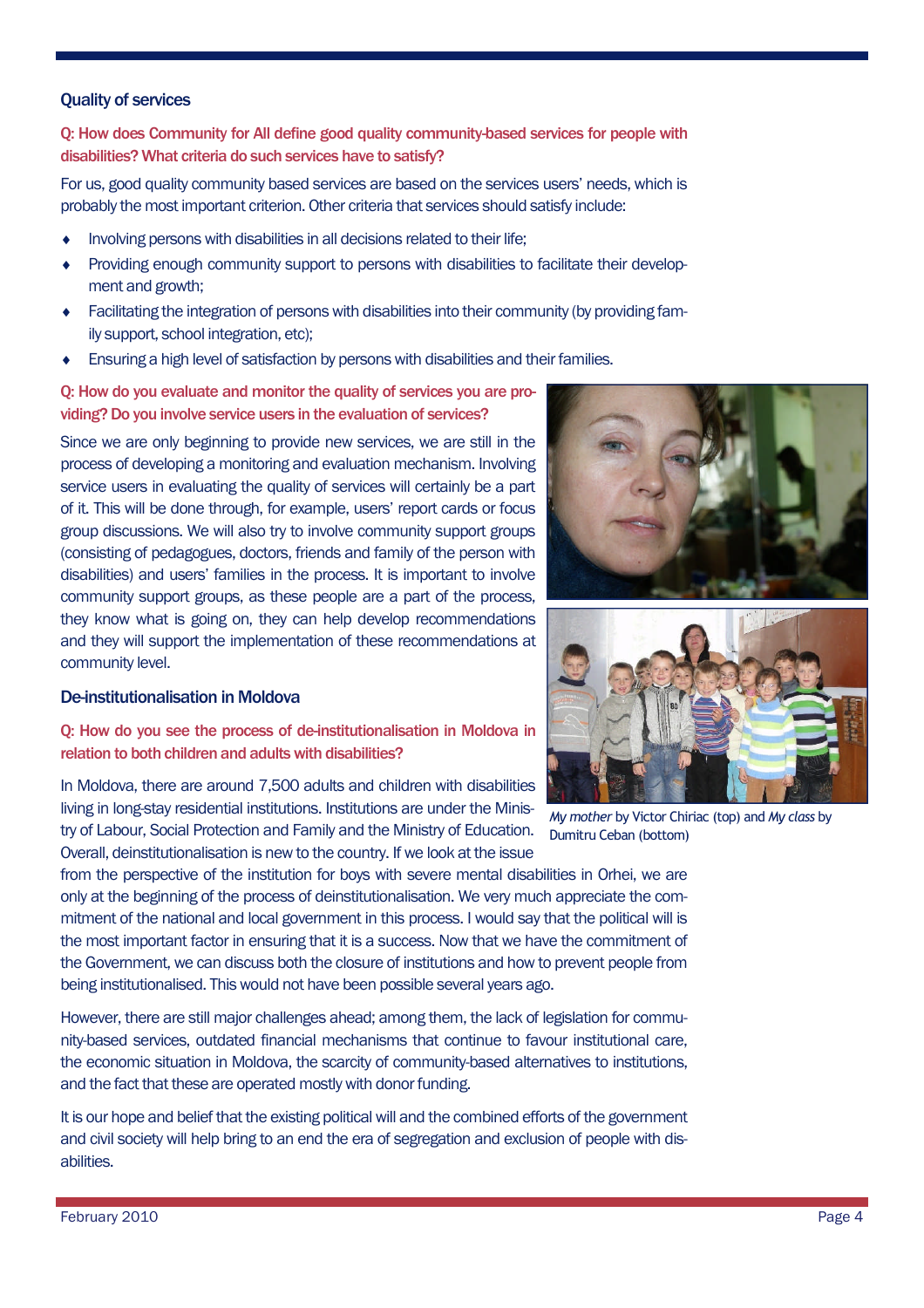#### Looking with hope to the future

Dumitru<sup>3</sup> and his mother Vera live in a small village in the north part of the country with a total population of around 1000. Vera gave birth to Dumitru when she was only 17. When the boy was diagnosed with mental retardation, Vera's husband left the family for good. As Dumitru grew up, his intellectual disabilities were accompanied by challenging behavior, and Vera's family and neighbours advised her to send Dumitru to the Orhei institution and to begin a new life. When she refused, the family asked her to leave the house. Vera did not have any qualifications, was not employed and there was no one who could help her and her son financially. She therefore decided to place her child in the institution.

When Dumitru's case was referred by the Ministry of Labor, Social Protection and Family to the Community for All Project, a team composed of a social worker and psychologist assessed the community and the family and developed a person centered plan (PCP) for Dumitru. Based on the PCP, intensive social, psychological and material support was given to Dumitru and his mother. First of all, the project team supported them in finding a place to live. The behavioral specialist developed a plan of interventions for Dumitru to help improve his behavior. The plan involved everyone in contact with Dumitru. Dumitru was also included in a day care centre. Arrangements were made for Vera to train to be a cook at a vocational school. She is now described as one of the best students by the school principal. The team is also helping Vera find a job. Vera said: "This is the first time in our life when we feel safe and happy and look with hope to the future".

#### Q. Has orientation towards joining the European Union been helpful in encouraging the development of community-based services for people with disabilities?

The goal of joining the European Union has most certainly contributed to the development of community-based services for persons with disabilities in Moldova. I have been working in this field for around 10 years. During my time at the Moldova Social Investment Fund I was involved in the development of the first community-based services for children at risk, including those with disabilities. Moldova has taken a big step forward in the last decade. Initially, the process was mostly driven by NGOs and the most progressive local authorities. Now we also have the political will at the central level. In this context, I would like to mention the following developments:

- the adoption of the social protection policies for persons with disabilities by the Ministry of Labor, Social Protection and Family;
- the Draft Strategy for Social Inclusion of Persons with Disabilities;
- the efforts of the Ministry of Labor, Social Protection and Family to develop the Law on Social Inclusion;
- $\bullet$  the legal framework for integrated social care services;
- the approved strategy on reforming residential institutions; and
- the Memorandum of Understanding with the Ministry to develop community- based services for residents of the Orhei institution for boys.

#### Q: What do you see as the main barriers and opportunities to the process of deinstitutionalisation in Moldova?

I would say that the main opportunities are the efforts of the Moldovan Government to join the European Union, as well as the commitment to the process on behalf of the Presidency, Parliament and the Government of Moldova. Of course, the fact that Moldova has signed the UN Convention on the Rights of Persons with Disabilities is also an opportunity for improvements in this area. The experience of neighbouring countries which have some positive experiences in the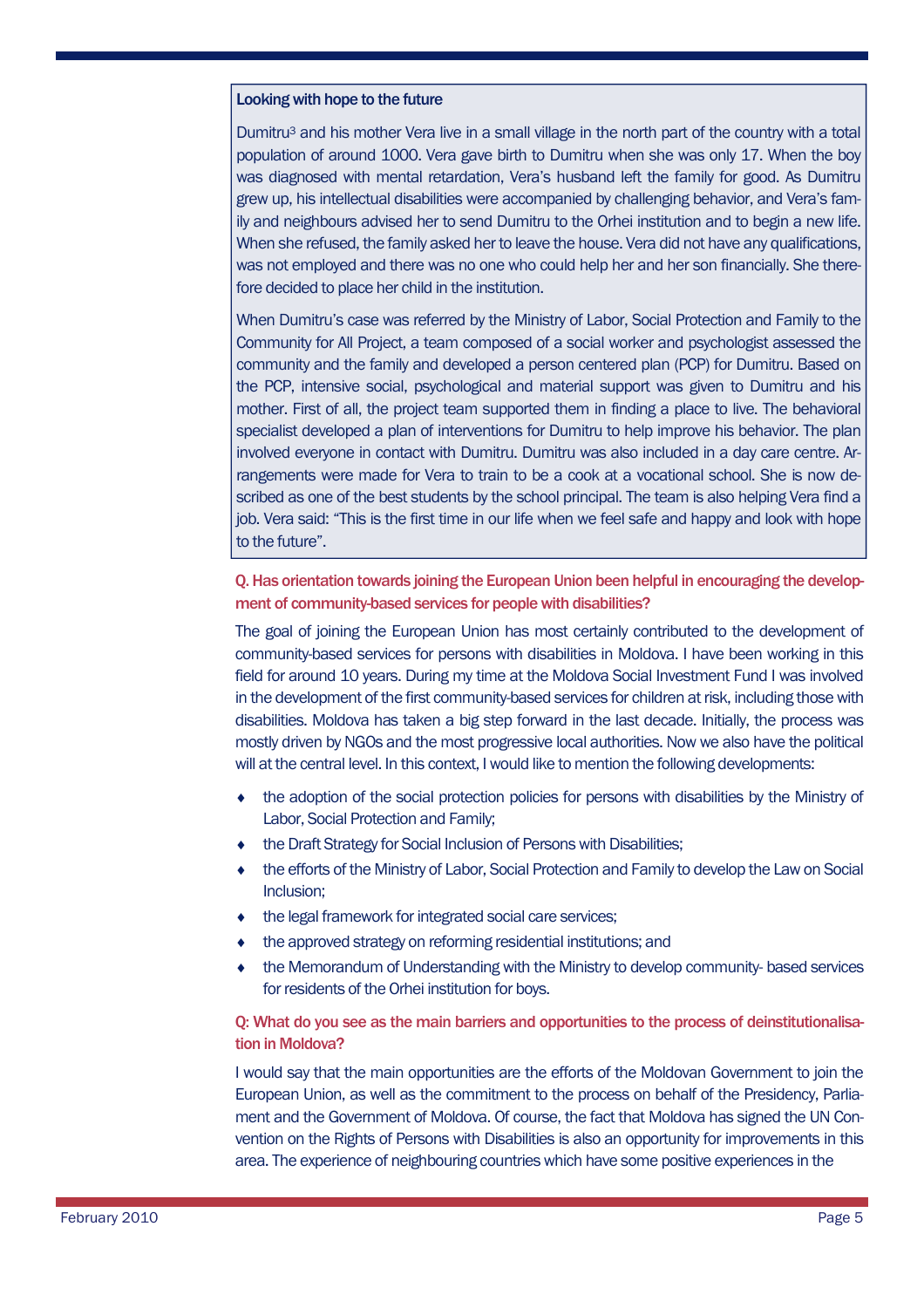field of deinstitutionalisation and the existing external donors' support to the process of deinstitutionalisation are also positive factors.

As to the barriers, I would highlight the following:

- the commitment to social inclusion still remains mostly at discourse level;
- the lack of legislation and mechanisms to implement the policies in practice;
- the lack of alternatives to institutional care and the poor geographic coverage of the existing ones;
- the fact that most of the community based services are run by NGOs and funded by donors; and
- the financial commitment of the government to making the shift from large residential institutions to care in the community still remains at a low level.

I would add also the political instability that we experienced throughout 2009 and the international financial crisis, which imposed a 20% cut on the public administrative budget for 2010. This will certainly have an effect on the social protection projects as well.

#### UN Convention on the Rights of Persons with Disabilities

Q: Will the UN Disability Convention be helpful to organisations – such as Keystone Human Services – working towards creating equal opportunities for people with disabilities and other groups at risk (such as children and the elderly) in Moldova?

Yes, because, the Convention protects the right of persons with disabilities to live independently and participate fully in all aspects of life. According to the Convention, persons with disabilities have a right to individual autonomy and independence and the freedom to make their own choices, including regarding where to live, how to spend their time, etc. Persons with disabilities should be fully involved in the making of decisions about policies, programs and services that concern them. I would say that Keystone provides a positive example in this case and that we try to implement the Convention when developing models of community-based services in Moldova.

#### Q: Assuming that Moldova will ratify the UN Disability Convention in the near future, what do you think the Government's first steps should be?

I think that the first thing the Government should do is to develop legislation compliant with the

provisions of the Convention, mechanisms for its implementation, and to allocate financial resources for this work. The next thing to do would be to develop a mechanism for the monitoring and evaluation of the implementation of the Convention. At the same time, some existing legislation will have to be amended so that it complies with the Convention, such as the Law on Social Protection, the Law on Children's Rights, and the Law on Education. It is also important to work with the public and the authorities, in order to promote the Convention at all levels.

Q: What role should the Moldovan disability community play in implementing the UN Disability Convention, especially in relation to the right to independent living (Article 19)?

The disability community should certainly play a role in empowering persons with disabilities to advocate for their rights, as well as promote and advocate for the right of persons with disabilities to live in the community. They should work towards changing the attitudes of families and communities towards persons *Barriers* by Victor Chiriac

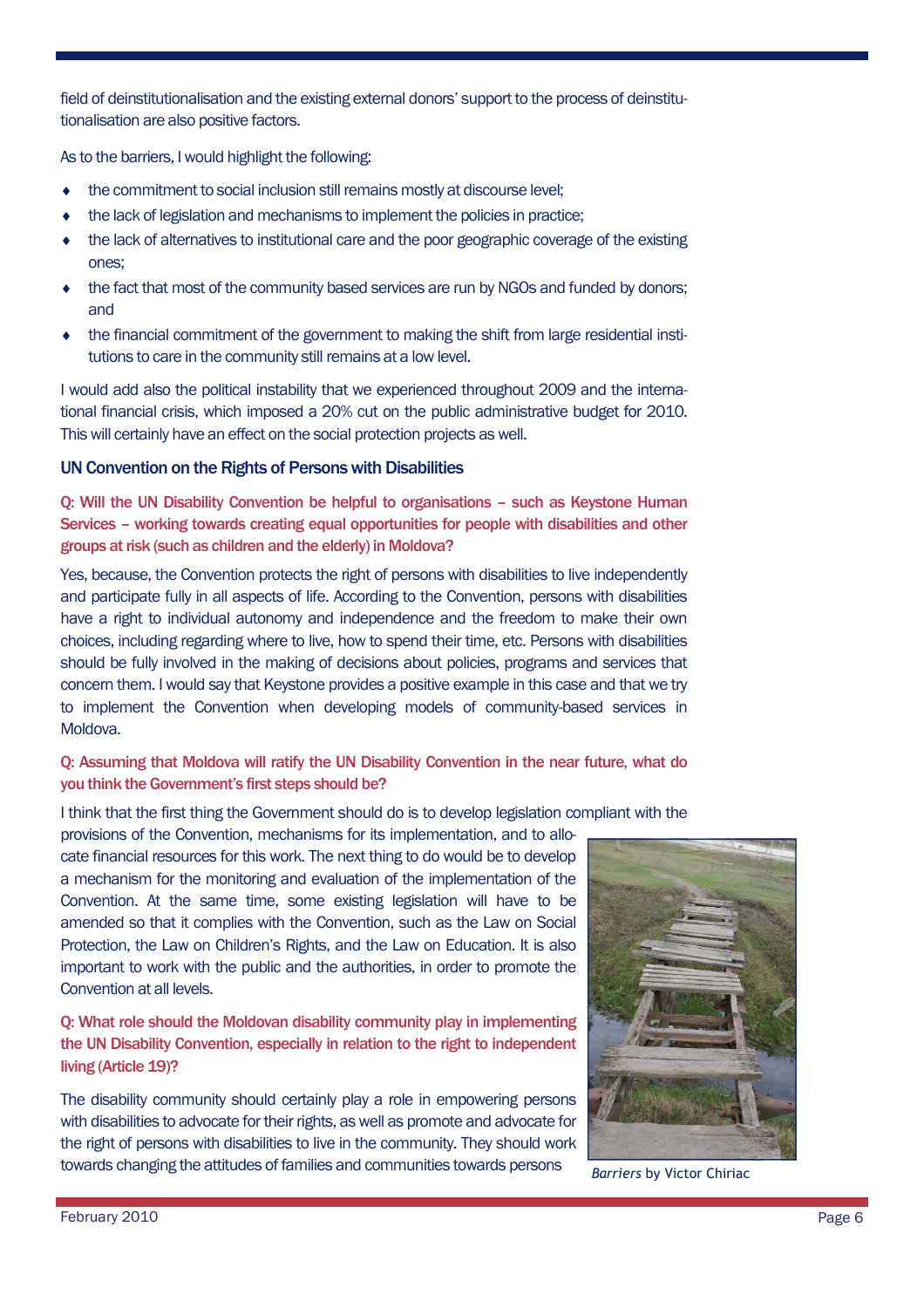with disabilities, their rights and role in the society; and they should continue to advocate for the development of community based services for persons with disabilities. Finally, the disability community can play a part in developing mechanisms for monitoring the implementation of the Convention, and by acting as a watchdog.

#### Q: What role could the EU institutions play in implementing the UN Disability Convention in Moldova?

The EU should support Moldova in the development of a regulatory framework for the implementation of Convention, such as amendments to the old legislation, the drafting of new legislation and the development of regulations and standards for new services, and provide expertise in the



*Orange peels* by Andrei Cataveica

development of a monitoring mechanism. Given the experience in delivering community based services in the EU Member States, they should also support us in the development of community based services.

#### Q: What could initiatives such as ECCL do to help?

Some of the things that it already does, such as sharing best practice in the development, delivery and evaluation of good quality community based services for persons with disabilities. It would help if ECCL could also support us in making connections with other organisations and projects developing community based services, and help develop advocacy strategies and action plans. Support in finding donors for the development of community based services would also be very useful.

#### **Endnotes**

<sup>1</sup> The term 'mental disabilities' is used to refer to intellectual disabilities and mental health problems.

<sup>2</sup> The community plan is developed in a participatory way by all the stakeholders, such as representatives of the local public administration, NGOs and community leaders. This is done during a 5-7 day workshop, after which it is discussed at the general community meeting and approved by the local council. Usually the strategic plan covers a 3-5 year period. It includes different components: economical development, social development, development of community infrastructure, health, social protection etc.

<sup>3</sup> The names were changed to protect the persons' identities.

Photos: All the photos were taken by project beneficiaries (persons who were integrated into their families) and were a part of the exhibition organised at the Ministry of Labor, Social Protection and Family. The photos show the world from a perspective of persons who spent years living in institutions and are now discovering it again. Before taking the photos, they went through a training on how to use a camera.

Keystone Human Services International is a family of nonprofit organisations working together to serve the community. Keystone's mission is to create opportunities for the social inclusion of people with disabilities. This includes ensuring that disabled people can make their own decisions in life, and that they become valued and active members of their communities. To this purpose Keystone provides comprehensive community-based services, including early intervention and children and family services, for children, young people and adults with intellectual disabilities, autism and mental health problems, and their families. In addition to working in the U.S., Keystone is engaged in initiatives in Russia and Moldova.

The Open Society Mental Health Initiative (OSHMI) aims to ensure that people with mental disabilities are able to live as equal citizens in the community and to participate in society with full respect for their human rights. OSMHI focuses on ending the unjustified and inappropriate institutionalisation of people with mental disabilities by advocating for the closure of institutions and the development of community-based alternatives. *ECCL would like to thank Raluca Bunea for her contribution to this interview.*

ECCL members in the Republic of Moldova: Woman and Child— Protection and Support (Criuleni), Public organisation SOMATO (Balti) and ACASA— Association for Charity and Social Assistance (Chisinau)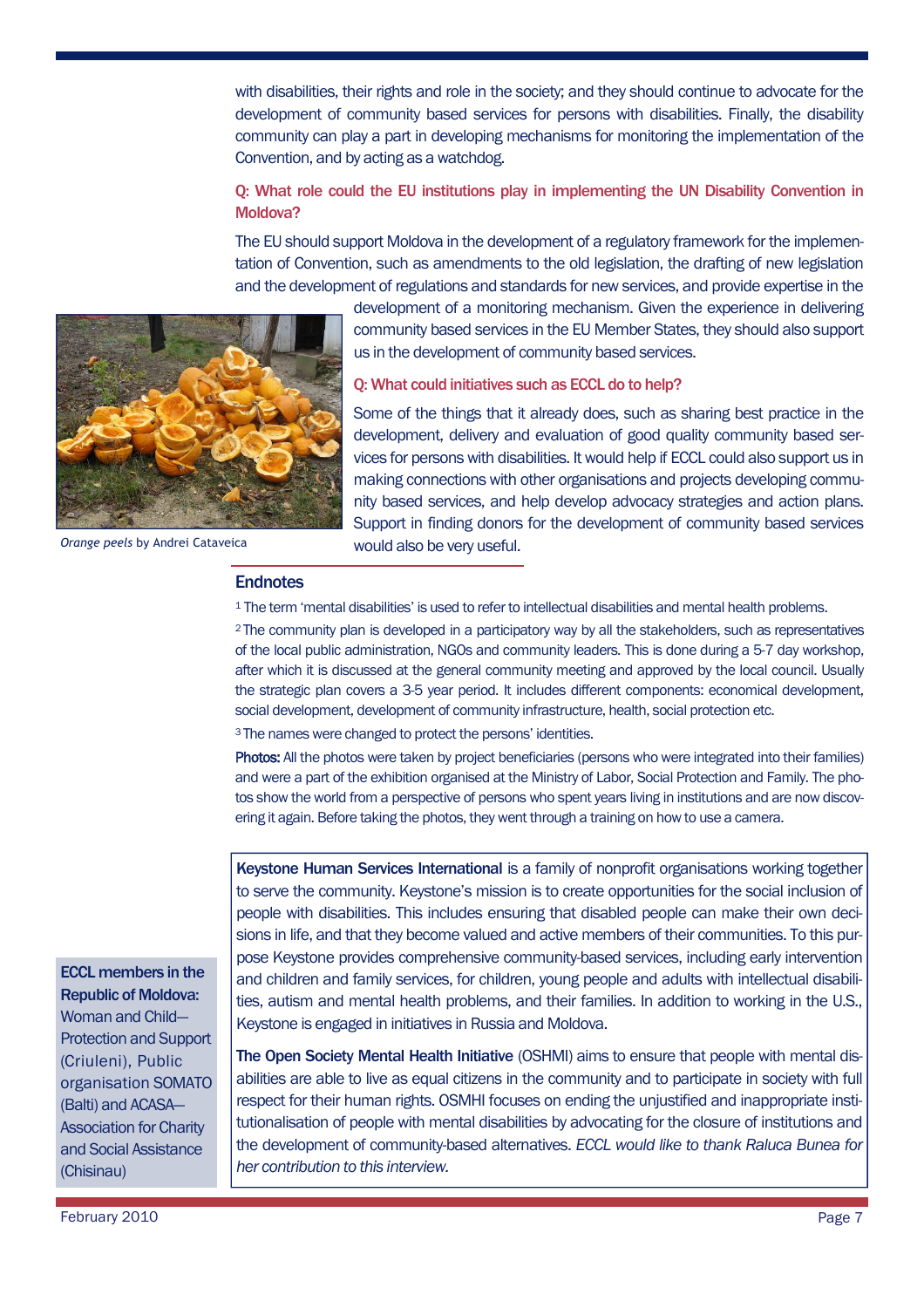## Towards Community-Based Support and Better Health for Children with Intellectual Disabilities and their Families in Europe

By Roger Banks

Mid December 2009 in London and the weather chilly and wet as a foretaste of the severe winter yet to come. The Novotel hotel near to St Pancras station served as host to a wealth of expertise, experience and enthusiasm that poured in via trains and planes from around Europe. This was the second meeting of the European office of the World Health Organisation's (WHO) steering group that is overseeing the development of a European Declaration for the health of children with intellectual disabilities and their families. The WHO Europe conference to launch this declaration will be hosted by the Romanian Prime Minister's office, the highest concerns being for those children and young adults who continue to live in appalling conditions in segregated institutions. The steering group, representing many key NGOs has been mindful of the need to improve the well being of children and families in all countries; poor physical and mental health, disadvantage, segregation, discrimination and lack of adequate and appropriate intervention and support can be demonstrated throughout the continent in varying degrees. A smaller drafting group has supported WHO to produce a declaration that has European applicability and is closely aligned to existing declarations and legislation on the rights and wellbeing of people with intellectual disabilities and their families. An important consideration throughout this process has been that of the need for an ongoing process of implementation of the priorities identified in any convention, declaration or action plan and it was with this in mind that the December meeting included representatives of a number of European NGOs and was hosted by the Children's High Level Group. The purpose and structure of the two day meeting were not only to give opportunity for comment and refinement of the declaration but also to think about how such organisations could enable a process of implementation of the actions necessary to achieve its objectives.

The meeting was supportive of both the content of the current draft of the declaration and also of the processes by which it had been achieved, in particular the bringing together of 'smaller voices' in the field and the involvement of people with intellectual disabilities and their families. The attendance of Tim, for example, a young boy with cerebral palsy from Sweden, together with his father, was an inspiration to the group. There was strong support for the emphasis in the declaration on prioritising support for the wellbeing of families and inclusion in communities as a means to eliminate the use of institutional and segregated care.

The priorities outlined in the declaration address such issues as: protection from harm and

abuse, enabling children to grow up in healthy families, early identification of need and high quality health care delivered by an informed and skilled workforce.

The anticipated adoption and endorsement of this declaration by the Health Ministries of Europe, whilst a vital step, would not be the sole instigator of change for better health and better lives of children with intellectual disabilities and their families and whilst WHO has led the production of the declaration, it can only be one of a number of participants with a role in the process of implementation. It was encouraging therefore that the assembled NGOs gave a commitment to working together to find ways of bringing about real © FEAPS

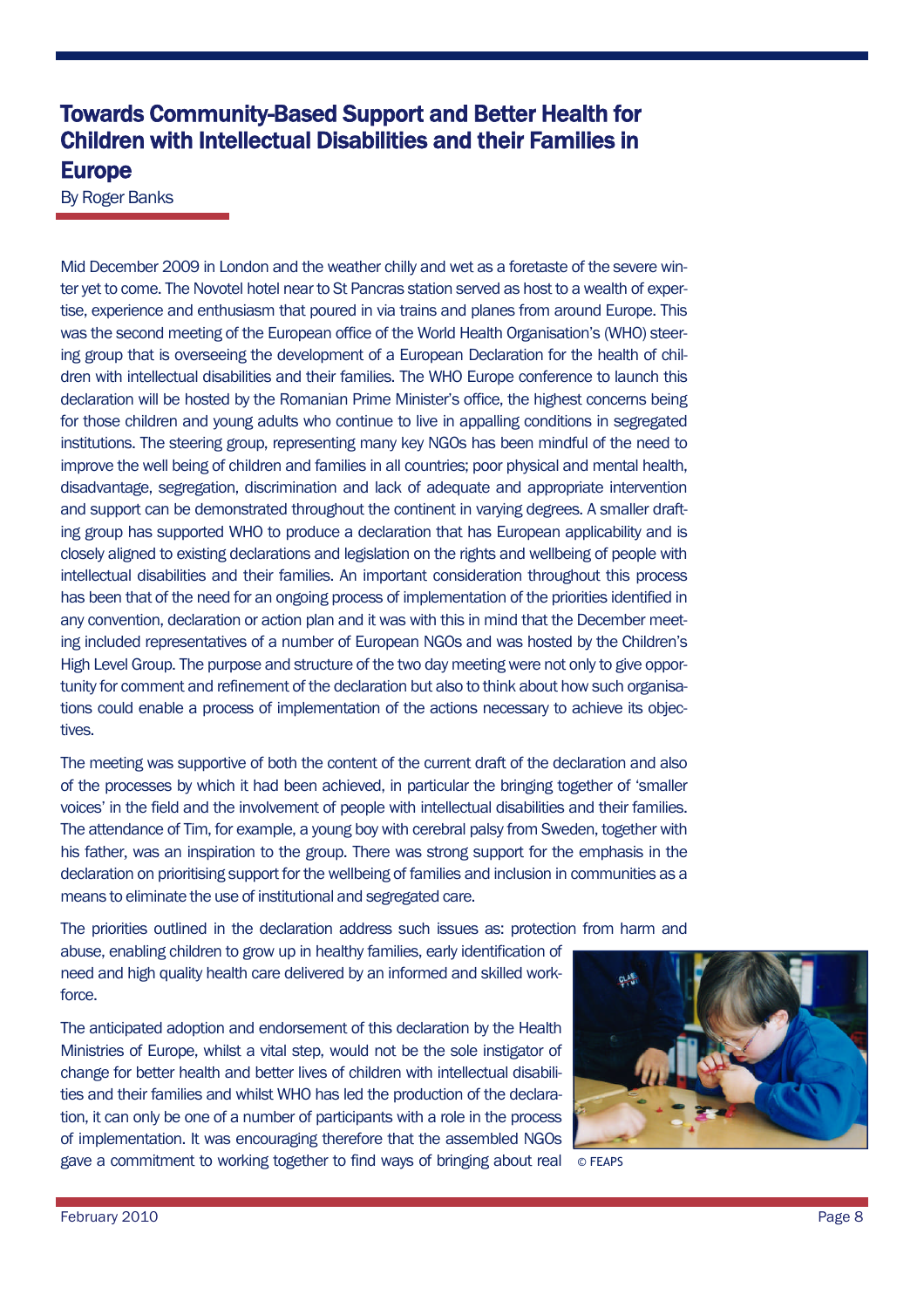changes through such activities as awareness raising, organisational development, professional development and education, capacity building and research and development and above all, generating an understanding of the 'how' of positive changes. The Children's High Level Group volunteered to act as co-ordinators for this process and, together with a number of expert papers being produced to elaborate upon, and give good practice examples for, each of the identified priorities in the declaration, it is hoped that there will emerge a coherent and collaborative plan of actions across Europe.

The 'voice' of children with intellectual disabilities must be heard, and Tim's chuckles of delight as he played with a model London Bus amongst the documents and flip charts of the working groups, was a forceful reminder of the common goal to liberate all children with intellectual disabilities in Europe to a world of laughter, play and a real and valued presence in society.

Dr. Roger Banks is a member of the Drafting Group working on the European Declaration for the health of children with intellectual disabilities and their families. He works as a consultant/lead clinician in Psychiatry and Adult learning disability in Wales.

## Council of Europe Calls for Deinstitutionalisation of Children with Disabilities

COE Press Release—Strasbourg, 4 February 2010

The Committee of Ministers has just adopted a text recommending that member states no longer place children with disabilities in institutional care and instead give preference to community living.

There are many concerns about the compatibility of institutional care with the exercise of children's rights. Barring exceptional circumstances, no children should be placed in institutional care. Moreover, institutional provision should be replaced with community-based services within a reasonable timeframe as part of a comprehensive approach.

The Committee of Ministers acknowledges that member states are at very different stages in this area and that deinstitutionalisation is an on-going, long-term process. The text therefore underlines the importance of safeguarding the rights of children with disabilities and vulnerable young adults in institutional care throughout the transition process.

Mechanisms should be established to involve children with disabilities and their families in the process of service development, as they are vital stakeholders.

The Council of Europe has been active for several years now in defending children's rights and helping to eradicate violence against all children, including children with disabilities.

It has adopted a ten-year plan for 2006 to 2015 aimed at bringing about a major change in perceptions of people with disabilities and in practices relating to them. A key aspect is protecting and promoting the rights and dignity of children with disabilities. In addition, one strand of the Building a Europe for and with Children programme is protecting children against violence.

Several million children and adults with disabilities live in long-term care institutions in the 47 Council of Europe member states.

The text of the Recommendation CM/Rec(2010)2 is available at www.coe.int.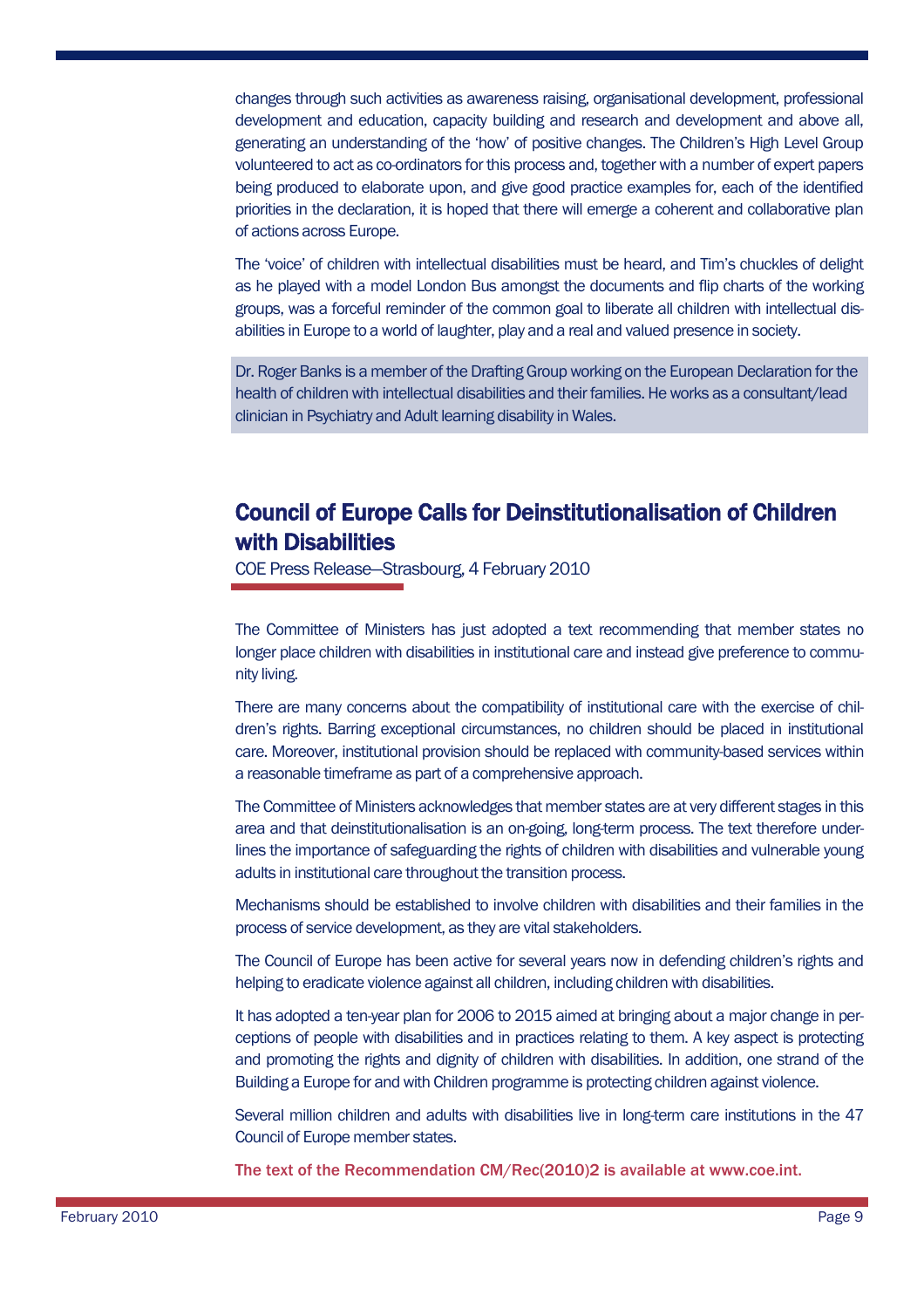## Updates about the work of ECCL

## EU Fundamental Rights Agency

On 25 November 2009, the EU Fundamental Rights Agency (FRA) held an initial networking meeting on the project Fundamental Rights of Persons with Intellectual Disabilities and Persons with Mental Health Problems. This meeting brought together organisations advocating for the rights of people with intellectual disabilities and mental health problems and representatives of the national human rights institutions from several European countries. The aim of the meeting was to help FRA define the priorities, the key stakeholders and possible activities for its work in this field.

The first part of FRA's project on Fundamental Rights of Persons with Intellectual Disabilities and Persons with Mental Health Problems started in 2009. It consists of legal research on the national and international human rights guarantees available to persons with intellectual disabilities and persons with mental health problems (carried out by a network of legal experts known as FRALEX). The main aim of the study, which will be completed in 2011, is to examine the existing legal instruments and their implementation in practice. The second part of the project will be a social study mapping the actual experiences of discrimination and human rights violations among the target groups (including those of people with disabilities in long-stay residential institutions). This will start in 2010.

Given that FRA's primary role is to provide evidence-based advice to the European Commission and the Member States, ECCL considers that an essential part of this project should be the identification of the problems that prevent, or hinder, the transition from institutional to communitybased care. The identification of such barriers would help national Governments and the EU to better define what steps they need to take to achieve the social inclusion of disabled people.

More information is available at http://fra.europa.eu/fraWebsite/research/research\_projects/ proj\_disability\_en.htm.

## EU Disability Strategy 2010 - 2020

The work of the European Commission on disability issues is based on a Disability Strategy, also known as the EU Disability Action Plan (DAP) 2003 - 2010. The strategy has been developed in two-year phases (the last one being 2008 – 2009), each of which identified policy priorities for the upcoming period.

In November 2009, the European Commission launched an online consultation on the forthcoming EU Disability Strategy 2010 – 2020, which ended on 4 January 2010. According to the European Commission, the aim of the online questionnaire was to identify the problems people with disabilities face in their daily lives and possible ways of solving them. However, a number of organisations, including ECCL, decided to submit a separate response, allowing us to propose a number of priority actions that should be included in the new strategy.

ECCL's response focused on the situation of people with disabilities living in long-stay residential institutions and the lack of quality community-based services. Our suggested priority actions were aimed at the implementation of Article 19 of the UN Convention on the Rights of Persons with Disabilities, which the European Community approved in November 2009 (without fully ratifying it, however). The key message of ECCL's response was that unless substantial progress is made towards developing community-based alternatives to institutional care, disabled people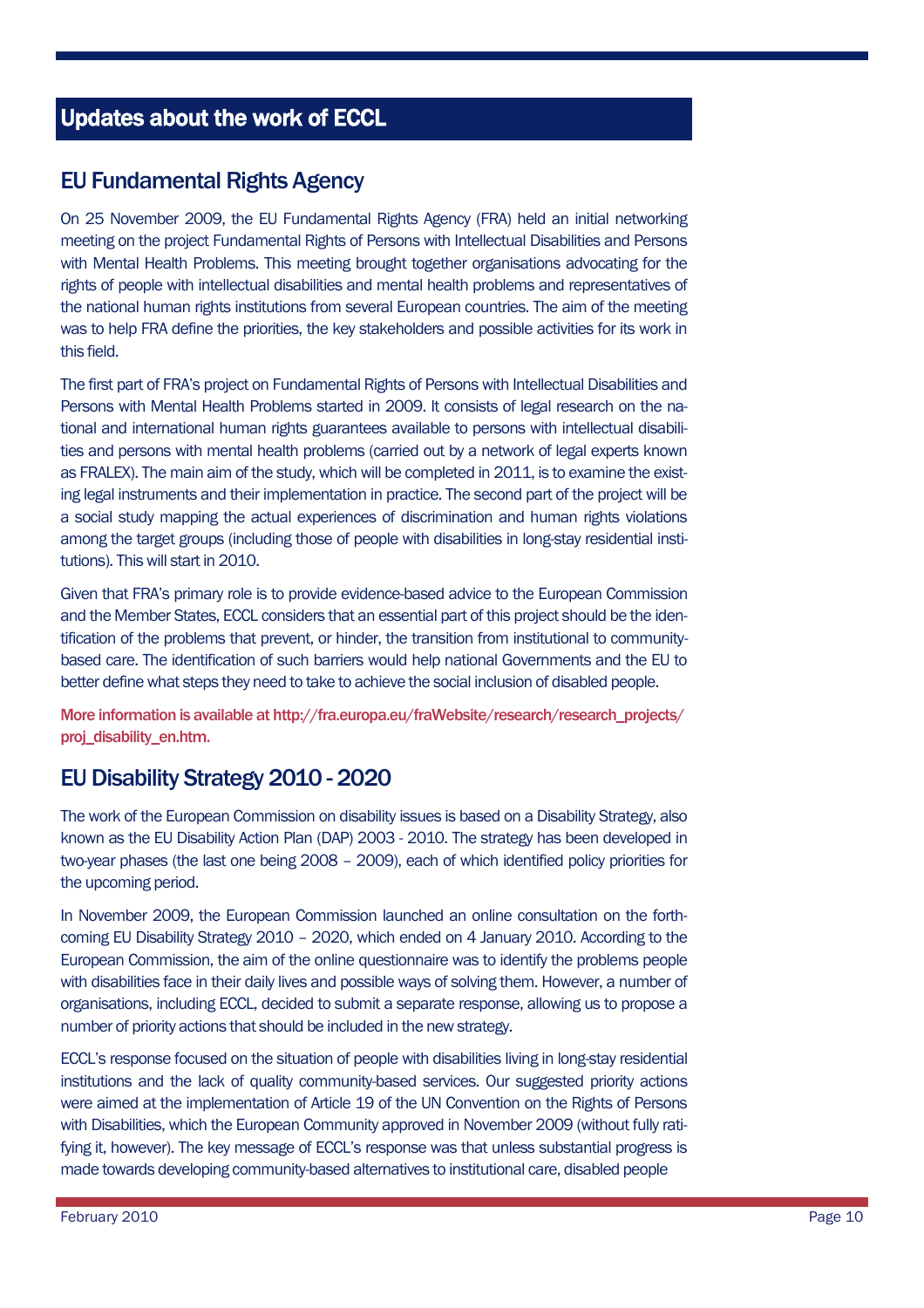across the European Union will continue being placed in long-stay residential institutions, often for life. ECCL has therefore called on the European Commission to make this issue a priority in the new disability strategy.

More information is available at http://ec.europa.eu/social/main.jsp? catId=430&langId=en. To receive a copy of ECCL's response, please write to coordinator@community-living.info.

## Workshop on Article 19 of the UN Convention on the Rights of Persons with Disabilities

Last year, Inclusion Europe organised a series of capacity-building seminars on the UN Convention on the Rights of Persons with Disabilities ('the CRPD'). The seminars will continue this year, with the first event for 2010 focusing on making effective use of the monitoring mechanisms under the CRPD. This took place on 12 - 13 February in Prague. The seminars are primarily designed for members of Inclusion Europe, but they are also open to other organisations advocating for the rights of people with intellectual disabilities in Central and Eastern Europe, if places are available.

ECCL was invited to run several sessions at the seminar on Article 19 (Living independently and being included in the community), which took place on 20 – 21 November last year. The sessions covered the following topics: the scope and purpose of Article 19, opportunities and barriers to de-institutionalisation, other instruments at the European and international level that promote the right of people with disabilities to live in the community, and advocacy strategies for promoting the CRPD at the national level. In order to identify effective strategies for facilitating the implementation of Article 19, participants were invited to discuss barriers to community living in their countries and to identify conditions that need to be in place before the CRPD can be implemented (such as strategies for the prevention of institutionalisation, awareness about the rights of people with disabilities among members of the local communities, examples of good practice in the delivery of community-based services etc.)

With the help of Jan Siska from the Charles University in Prague and ATEMPO from Austria, participants also had the opportunity to discuss how to monitor services in their countries, how to make use of the best practice models in the delivery of community-based services, and how to carry out user-led evaluations of the quality of services in the community. All of these topics were discussed in the context of moving from institutional to community-based care.

ECCL hopes that similar capacity-building seminar will be organised across Europe, not only involving disability organisations, but also policy and decision makers, service providers and the media. ECCL's Focus report on Article 19 of the CRPD and our advocacy manual 'Creating Successful Campaigns for Community Living' can be used as resource materials to design and run such workshops. ECCL would be interested in working with you on this, so please do get in touch with us.

More information is available at www.inclusion-europe.org. To inquire about ECCL's publications, please write to coordinator@community-living.info.

## Meeting with the Council of Europe Human Rights Commissioner

The Commissioner for Human Rights is an independent institution within the Council of Europe (COE), mandated to promote the awareness of and respect for human rights in 47 Council of Europe Member States. The current Commissioner is Thomas Hammarberg and his work can be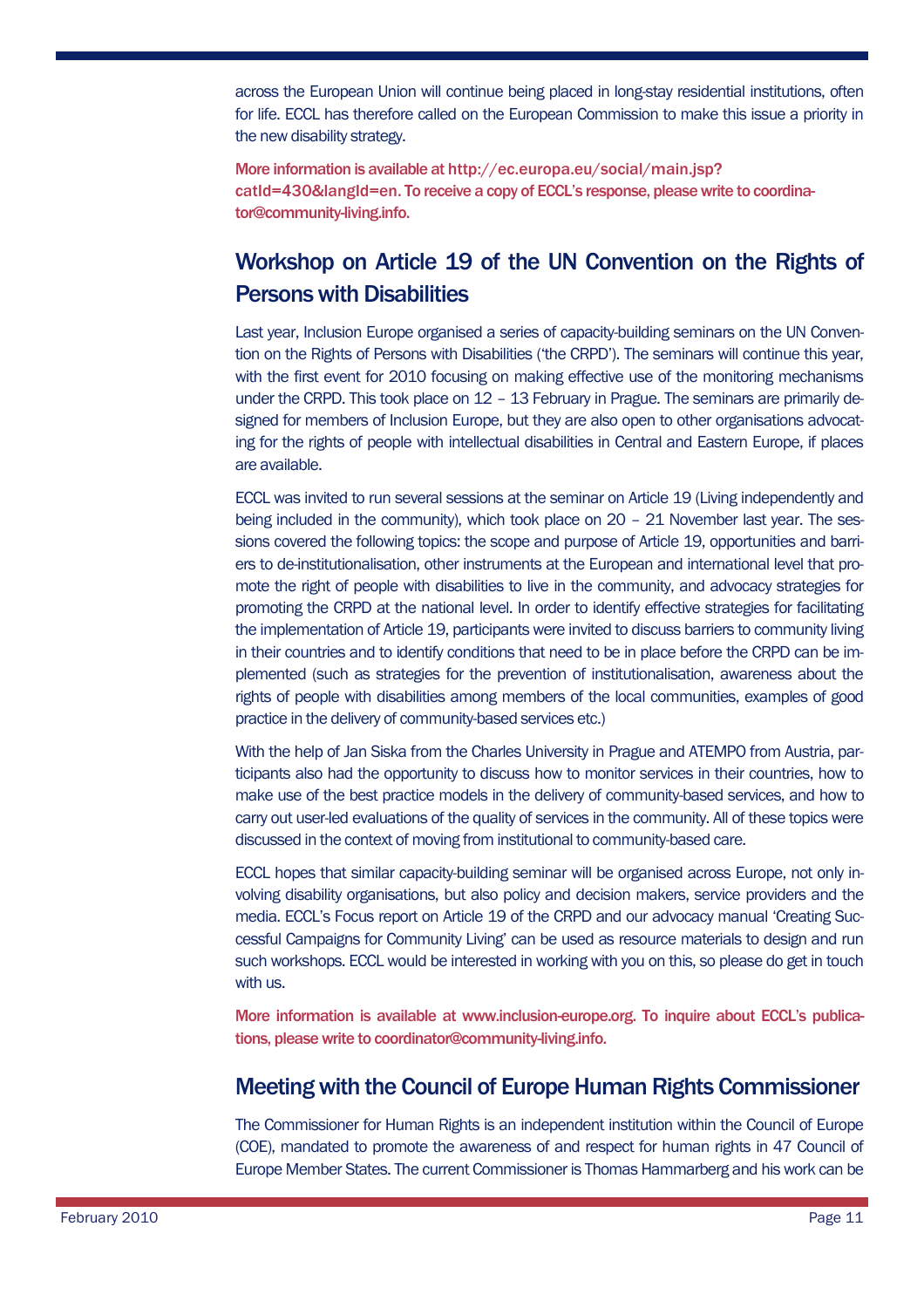divided into three main activity areas: dialogue with governments and country visits, thematic recommendations and awareness raising, and promoting the development of national human rights structures.

On 26 January 2010, ECCL met with Commissioner Hammarberg in Strasbourg, in order to bring to his attention the existing barriers to de-institutionalisation in the COE Member States, and to suggest actions that should be taken by the COE and the national governments to address these barriers. The work of Commissioner Hammarberg is particularly important in those countries that are not members of the European Union, such as Serbia, Bosnia and Herzegovina, Montenegro, FYR Macedonia, Kosovo, Croatia, Turkey and the former Soviet Union countries (such as Russia, Ukraine, Moldova, Georgia, Azerbaijan and Armenia).

The Commissioner has issued several positions papers (known as 'viewpoints') on the rights of people with disabilities and is advocating for the ratification and implementation of the CRPD among the COE Member States. In relation to people with disabilities living in long-stay residential institutions, he noted that there is still too little data available and that far more attention is paid to the situation of children, while adults living in institutions are largely forgotten. Considering that the Commissioner regularly visits Member States and has the opportunity to meet with high level officials, ECCL plans to provide him with the information and questions that should be raised with the relevant authorities. ECCL will stress that the development of community based services is essential if the human rights abuses of disabled people in institutions are to be addressed. This is because the unjustified segregation of disabled people in institutions is in itself a serious human rights violation.

More information is available at www.coe.int/t/commissioner/.

## ECCL website under construction

We are moving our website www.community-living.info to a new provider, which unfortunately led to it being offline for a period of time. We are doing our best to have it back online shortly and will continue updating it with the relevant news and resources. We thank you for your patience and apologise for these problems.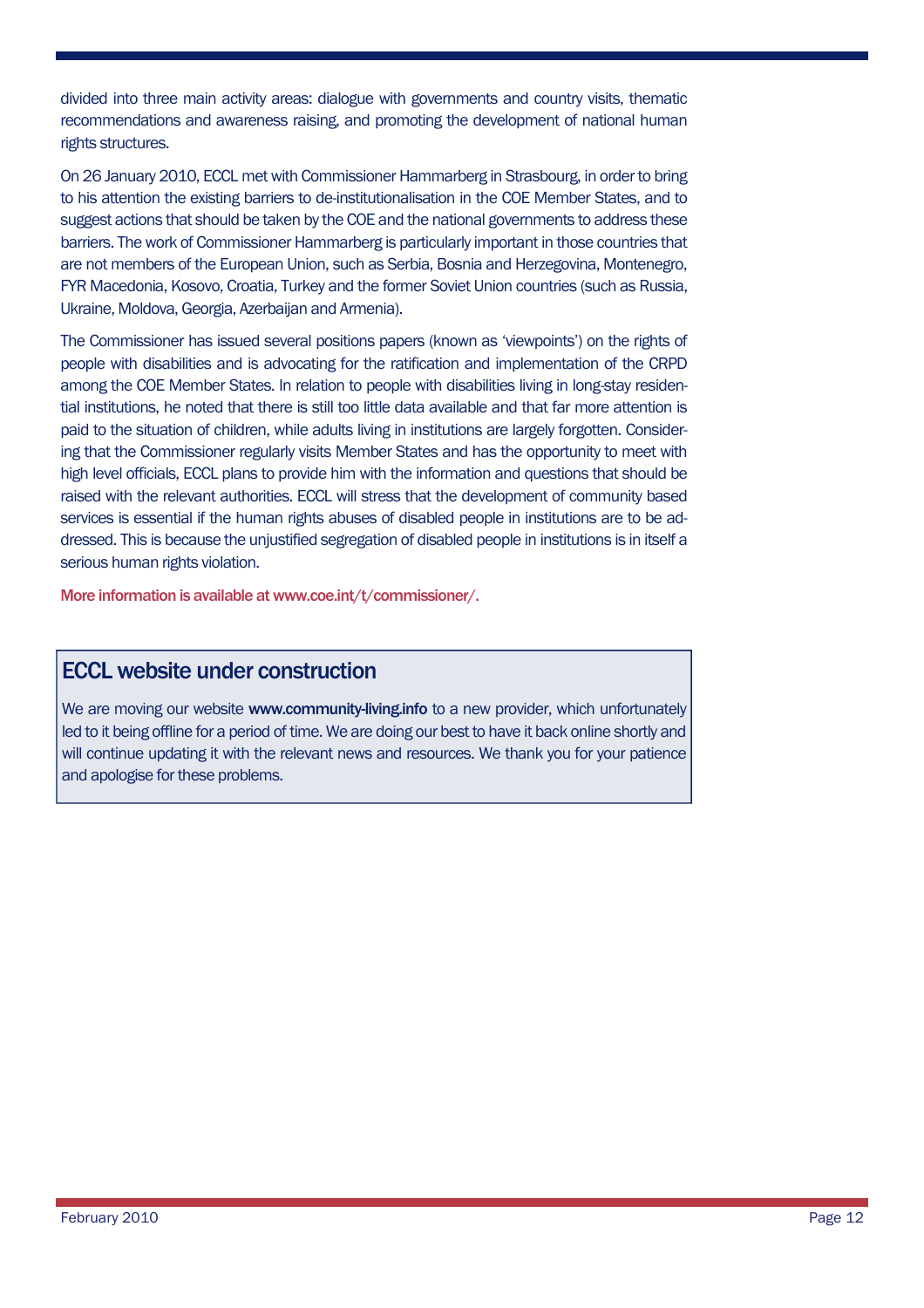# ECCL Seminar 2010

## Funding exclusion while promoting inclusion?

The use of the European Union funding to maintain the institutionalisation of people with disabilities

24 March 2010 – Brussels (Thon Hotel Brussels City Centre)

The European Union has allocated substantial resources for projects that will improve the lives of European citizens. These funds, known as Structural Funds, have the potential to make a significant positive impact on the situation of people with disabilities by facilitating the develop-



Areas eligible for the EU Structural Funds (in red), as published by DG Regional Policy at the European Commission

ment of community-based services as alternatives to institutional care. Yet, in some Member States, Structural Funds are being used to renovate existing, or build new, long-stay residential institutions. This practice perpetuates the marginalisation and social exclusion of disabled people. It is also in direct contravention of human rights standards and EU policies on promoting social inclusion.

On 24 March, the European Coalition for Community Living (ECCL) is organising a one day seminar on the use of Structural Funds. The seminar will highlight ECCL's concerns about the use of Structural Funds to maintain the system of institutional care and consider recommendations for reform. A particular focus of the discussions will be how Structural Funds can be better used to promote alternative services that would enable disabled people to live and participate in the community as equal citizens.

The highlight of the Seminar will be the launch of ECCL's report on the use of Structural Funds, with findings from Romania and Hungary. The seminar will give participants the opportunity to consider ECCL's report and discuss key questions, such as:

- What are the human rights implications of using Structural Funds to maintain institutional care?
- What are the main barriers to the development of community-based services?
- How can Structural Funds be used to promote the development of community-based services for people with disabilities as alternatives to institutions?
- ◆ What role can civil society play in this process?

The seminar is organised in cooperation with the Open Society Institute Brussels and with the financial support of the Open Society Mental Health Initiative. ECCL's project on the use of Structural Funds was implemented in cooperation with the Institute for Public Policy, Romania and the Soteria Foundation, Hungary.

To register, please write to coordinator@community-living.info. The deadline for registration is 5 March 2010.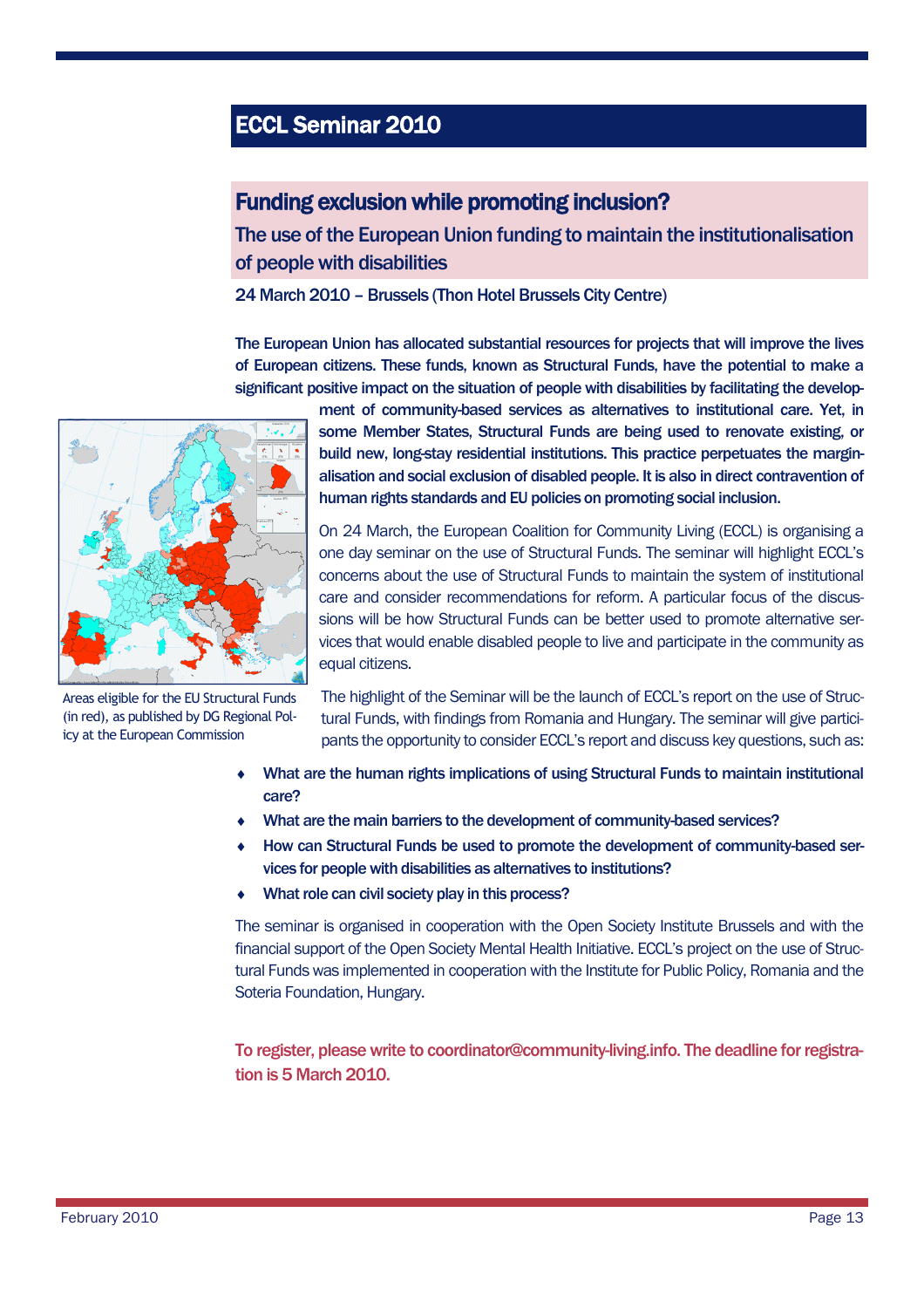# Draft Programme

| $9:00 - 10:00$                                                                                                                                                                                                                                                                   | <b>Registration</b>                                                                                 |                                                                                                                                                     |
|----------------------------------------------------------------------------------------------------------------------------------------------------------------------------------------------------------------------------------------------------------------------------------|-----------------------------------------------------------------------------------------------------|-----------------------------------------------------------------------------------------------------------------------------------------------------|
| $10:00 - 13:00$                                                                                                                                                                                                                                                                  | <b>Plenary session I</b><br>Chair: Jim Mansell, Tizard Centre, University of Kent                   |                                                                                                                                                     |
| <b>Welcome and introduction</b>                                                                                                                                                                                                                                                  |                                                                                                     | John Evans, ECCL/Representative of<br>the Open Society Institute Brussels                                                                           |
| Opening words by representatives of the European<br><b>Commission and the European Parliament</b>                                                                                                                                                                                |                                                                                                     | TBC/Ádám Kósa, President of the<br>Disability Intergroup at the European<br>Parliament                                                              |
| Setting up the context: the situation of people with<br>disabilities in institutional care<br>Launch and presentation of ECCL's report on the use<br>of Structural Funds for the renovation of existing or<br>the building of new institutions for people with dis-<br>abilities |                                                                                                     | Judith Klein, Open Society Mental<br><b>Health Initiative</b><br>Camilla Parker, consultant ECCL                                                    |
| Presentation of key findings from Romania and Hun-<br>gary                                                                                                                                                                                                                       |                                                                                                     | Elena lorga, Institute for Public Policy<br>Romania and István Sziklai, Soteria<br><b>Foundation Hungary</b>                                        |
| Response to ECCL's response findings by MEPs and<br>the national authorities, followed by discussion                                                                                                                                                                             |                                                                                                     | <b>Richard Howitt MEP and Mairead</b><br><b>McGuinness MEP</b>                                                                                      |
| $13:00 - 14:00$<br>$14:00 - 17:00$                                                                                                                                                                                                                                               | <b>Lunch</b><br><b>Plenary session II</b><br>Chair: Carlotta Besozzi, the European Disability Forum |                                                                                                                                                     |
| Overview of the legal and policy context: disability and<br>non-discrimination law and policies in the EU<br>Response to ECCL's report findings by representa-<br>tives of the European Commission                                                                               |                                                                                                     | <b>TBC</b><br>Representatives of DG Regional Policy<br>and DG Employment, Social Affairs<br>and Equal Opportunities, TBC                            |
| How can the European Union support the transition<br>from institutional to community-based care for peo-<br>ple with disabilities?                                                                                                                                               |                                                                                                     | Jan Pfeiffer, Chair of the Ad Hoc Expert<br>Group on the Transition from Institu-<br>tional to Community-based Care/<br>Children's High Level Group |
| The role of civil society in the monitoring of Structural<br><b>Funds: presentation of good practice</b>                                                                                                                                                                         |                                                                                                     | Javier Güemes, Fundación ONCE                                                                                                                       |
| Panel discussion with the speakers<br><b>Seminar conclusions</b>                                                                                                                                                                                                                 |                                                                                                     | Gerard Quinn, Centre for Disability<br>Law and Policy, National University of<br>Ireland, Galway                                                    |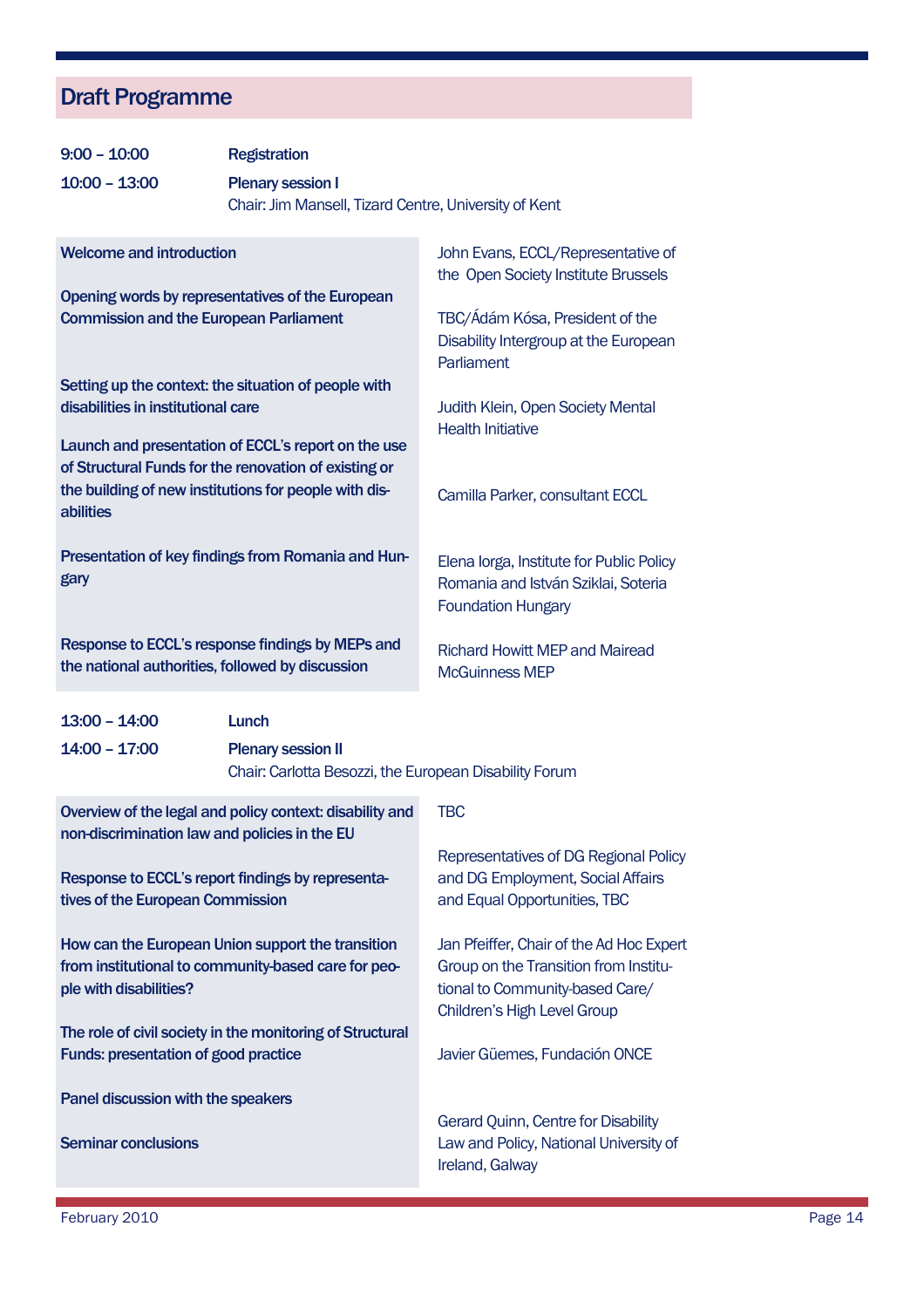## Signature campaign

## Sign the petition *Free Our People Now!*



On the occasion of 3 December, the European Day of People with Disabilities, the European Network on Independent Living (ENIL) launched an online petition calling on the relevant authorities, service providers, funding agencies and the public to support the transition from institutional care to community-based services for people with disabilities. ECCL is helping ENIL collect the signatures, which will be presented to the relevant officials during ENIL's Strasbourg Freedom Drive 2011.

Article 19 of the UN Convention on the Rights of Persons with Disabilities (the CRPD) recognises the right of all disabled people to live and participate in the community. Yet over 1.2 million people with disabilities in the European Union are still forced to live in long-stay residential institutions, without access to many of the CRPD rights. Despite commitments to social inclusion and de-institutionalisation, the number of disabled people in institutions in on the increase in a number of Member States.

The petition calls on the relevant authorities, service providers and funding agencies to actively develop quality, comprehensive community-based services and not to invest in the establishment or renovation of long-stay residential institutions for any group of disabled people. It also asks for new admissions to institutions to be stopped. Moreover, the petition calls on the civil society and the general public to support the right of all disabled people to live and participate in the community.

Institutions are not solutions. Only when quality community-based services are available to people with disabilities will countries be able to move towards implementation of Article 19 and other rights from the UN Convention on the Rights of Persons with Disabilities.

ENIL's petition for the right to live in the community can be signed on www.enil.eu or on www.community-living.info. Signatures will be collected until the next Freedom Drive in September 2011, when disabled people from all over Europe will gather in Strasbourg to campaign for their rights and to address their MEPs. The petition will be presented to the European Parliament and other authorities at the European and national levels responsible for implementing the CRPD.

Organisations and individuals who would like to support ENIL and ECCL in collecting the signatures should contact ENIL's Executive Director Jamie Bolling at j.bolling@enil.eu.

## Go to www.enil.eu to sign the petition